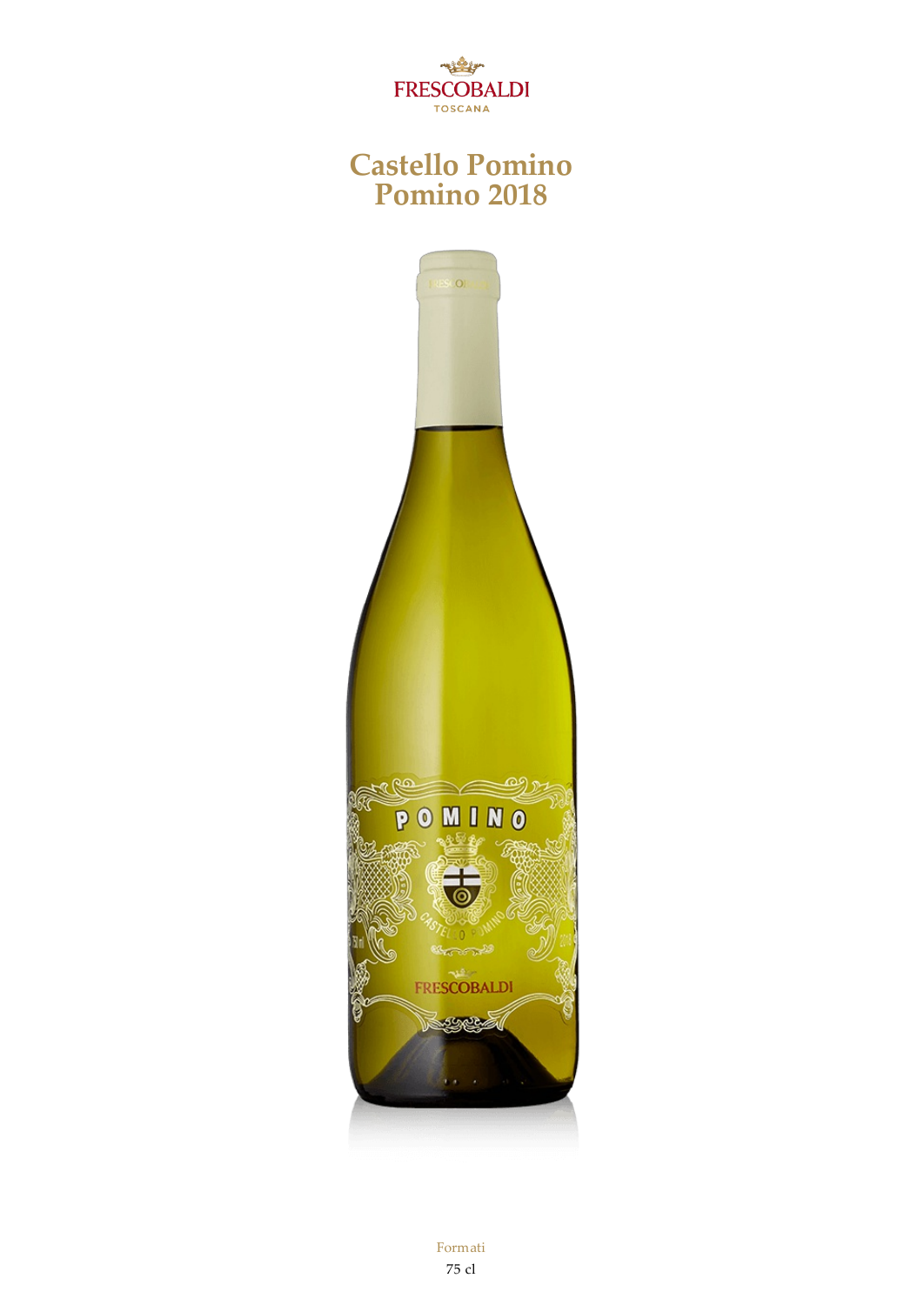

# Pomino 2018

Pomino Bianco DOC

From one of the most suitable areas in Tuscany for the production of white wines, at altitudes that reach 700 metres, comes asuperbly elegant and refined blend of Chardonnay and Pinot Bianco.

## Climatic trend

The spring in Castello Pomino was rainy. In the months of March, April and May alone, around 420 mm of rainfall was recorded, more than double in comparison with the same period of the previous year. Sprouting of new shoots on the vines finished in the second week of April, in line with the Pomino average, while flowering came slightly earlier than expected. The veraison of the vines began in the second half of July, gradually coming to an end in the first ten days of August. The alternation of sun and light summer rainfall enabled the Chardonnay and Pinot Bianco grapes to reach excellent ripeness. The temperature changes during harvest helped combine the aromas and maintain the freshness typical of Castello di Pomino grapes.

## Technical notes

Wine Variety: Majority of Chardonnay, Pinot Blanc and small percentage of complementary varieties Alcohol content: 12,5% Maturation: Stainless steel and small part of French oaks - 4 months in stainless steel and 1 month in bottle

# Vinification and ageing

Careful harvesting and work in the cellar helps guarantee superior quality. As soon as the grapes arrive in the cellar, they, and the resulting musts, have the least contact with oxygen possible. The pressing cycles are chosen to allow for a gentle extraction of the musts. Alcoholic fermentation takes place in steel vats with 15% in French oak barriques, all at a controlled temperature. At the end of the production process, Pomino Bianco is aged in the bottle for afew months. Only after this further ageing period is it ready to share its structure and explosion of freshness with the public.

### Tasting notes

With its bright straw-yellow colour and incredibly delicate golden highlights, Pomino Bianco 2018 is extremely elegant and delicate to behold. The bouquet is just as delicate, with gentle floral aromas that are balanced out wonderfully with fruity notes. White flowers, green apple, pear, grapefruit and the very many facets of citrus fruits combine, giving way to an extremely well-balanced nose. On the palate, it is pleasantly fresh yet soft. A long and persistent finish.